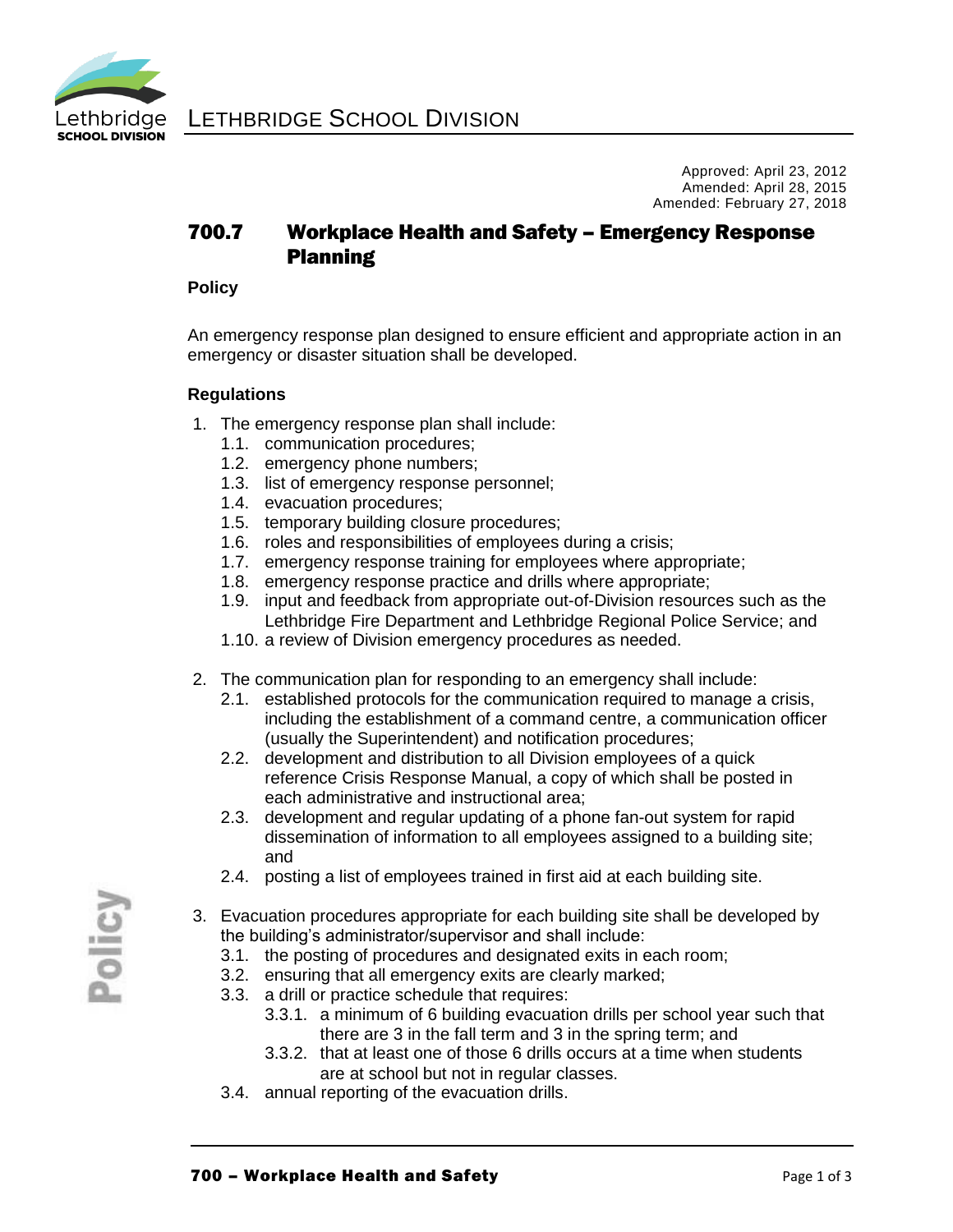

# 700.7 Workplace Health and Safety – Emergency Response Planning, cont'd

- 4. Lockdown procedures appropriate for each building-site shall be developed by the building's administrator/supervisor and shall include:
	- 4.1. a process to ensure that all individuals are in a safe location as quickly as possible;
	- 4.2. a drill or practice schedule that requires at least two lockdown rehearsals each school year, at least one during the fall term and at least one during the spring term; and
	- 4.3. annual reporting of lockdown drills.
- 5. Following the first priority call to 911, the Superintendent shall be immediately notified of any situation that requires the evacuation or lockdown of a building.
- 6. Bomb threat procedures shall be developed including instructions for:
	- 6.1. how to respond when receiving a bomb threat;
	- 6.2. completing a building search;
	- 6.3. when to initiate a building evacuation; and
	- 6.4. notification to parents.
- 7. Any student or employee who becomes aware of a threat against Division students, employees or property shall call 911 if the threat is deemed to be serious and imminent.
- 8. Any student or employee who becomes aware of a threat against Division students, employees, or property shall immediately notify the administrator/ supervisor for the building, who shall:
	- 8.1. investigate all such reports to determine the extent to which they are accurate;
	- 8.2. determine if and which disciplinary actions are required;
	- 8.3. initiate Violence Threat Risk Assessment Protocol, where appropriate;
	- 8.4. involve Lethbridge Regional Police Service, other out-of Division agencies, and Division personnel, where appropriate; and
	- 8.5. document the details of the threat and the response to the threat.
- 9. Any visitor who disrupts the normal functions of the Division, or who makes threats against Division students, employees or property shall be required to leave the Division property immediately and local police services may be requested to lay charges or assist with his/her removal.
- 10. A Division building or program shall be temporarily closed if it is determined by the Superintendent to be required for the safety of employees and students such as when:
	- 10.1. circumstances within the building pose a serious threat to the health or safety of students and employees and the threat cannot be eliminated or controlled through the application of emergency procedures; or
	- 10.2. travelling to or from the building poses a threat to the health and safety of students and employees.